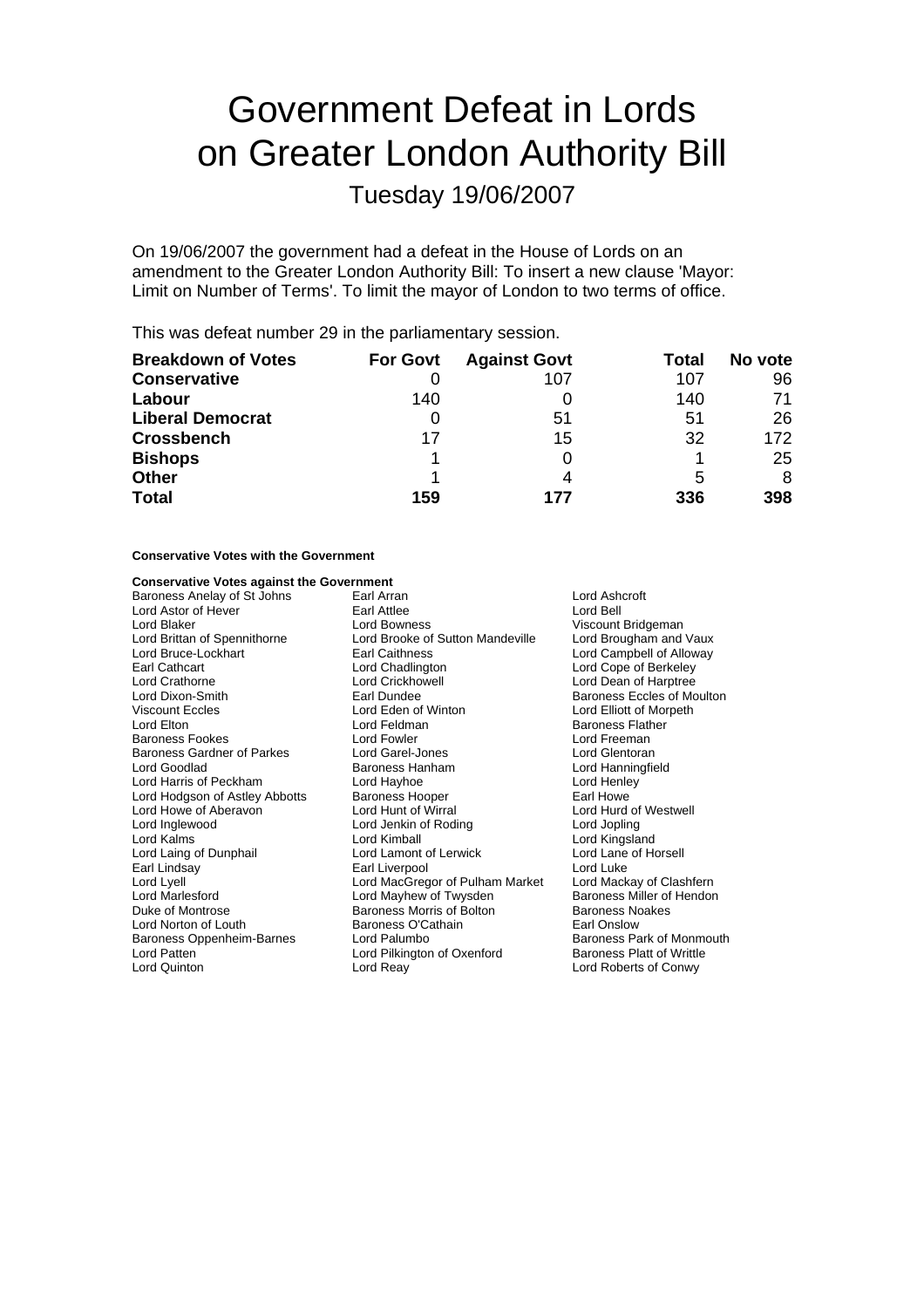Lord Rotherwick Lord Saatchi Baroness Seccombe Earl Selborne **Lord Selkirk of Douglas**<br> **Early** Baroness Sharples<br>
Lord Sheikh Lord Soulsby of Swaffham Prior Lord Steinberg Lord Stewartby<br>
Lord Swinfen Cord Taylor of Holbeach Corporat Trenchard Baroness Trumpington Lord Tugendhat Viscount Ullswater<br>Baroness Vermann Lord Vinson Baroness Verma Lord Vinson Lord Vinson Lord Waddington<br>
Lord Wakeham Lord Walker of Worcester Baroness Wilcox Lord Windlesham

#### **Labour Votes with the Government**

Lord Archer of Sandwell Baroness Ashton of Upholland<br>
Lord Bassam of Brighton<br>
Lord Berkeley Lord Bhattacharyya Lord Clark of Windermere Lord Foster of Bishop Auckland Lord Gilbert **Baroness Golding**<br>
Lord Gordon of Strathblane **Baroness Lord Gould of Brookwood** Baroness Jay of Paddington Baroness Jones of Whitchurch Lord Jones Lord Layard **Land Lord Lea of Crondall**<br>
Lord Lipsev Lord Lofthouse of Pontefract Lord McKenzie of Luton Baroness Ramsay of Cartvale Baroness Rendell Baroness Rendell Baroness Rendell Baroness Rendell Baroness Rendell Baroness Rendell Baroness Rendell Baroness Rendell Baroness Rendell Baroness Rendell Baroness Rendell Barones Lord Thomas of Macclesfield Baroness Thorn<br>
Lord Truscott **Lord Tunnicliffe** Baroness Uddin Baroness Warwick of Undercliffe<br>
Lord Whitty<br>
Baroness Wilkins

Lord Taylor of Holbeach Viscount Trenchard<br>Lord Tugendhat Viscount Ullswater Lord Walker of Worcester<br>Lord Wolfson

Baroness Adams of Craigielea Lord Adonis<br>
Lord Anderson of Swansea Baroness Andrews<br>
Lord Anderson of Swansea Baroness Andrews Baroness Amos<br>
Lord Archer of Sandwell **Exercise Baroness Ashton of Upholland** Lord Barnett Lord Berkeley **Communist Communist Communist Craigweil**<br>
Baroness Billingham **Communist Communist Communist Communist Communist Communist Communist Communist Communist C** Lord Borrie Lord Boyd of Duncansby Lord Bragg Lord Brooke of Alverthorpe Lord Brookman Lord Brooks of Tremorfacture Corpus Lord Brooks of Tremorfacture Corpu<br>Lord Burlison Lord Campbell-Savours Lord Carter of Coles Lord Campbell-Savours Lord Carter of Cole<br>
Lord Clarke of Hampstead
Lord Clinton-Davis Baroness Cohen of Pimlico **Lord Corbett of Castle Vale** Baroness Crawley<br>Baroness David **Baroness** Lord Davidson of Glen Clova Lord Davies of Oldham Baroness David **Lord Davidson of Glen Clova** Lord Davies<br>
Lord Davies of Coity **Collection Collection Caroness Dean of Thornton-le-Fylde** Lord Desai Baroness Dean of Thornton-le-Fylde Lord Drayson **Lord Dubs** Lord Dubs Lord Elder<br>
Lord Evans of Temple Guiting Baroness F Lord Evans of Temple Guiting Baroness Farrington of Ribbleton<br>
Lord Filkin Baroness Ford Lord Faulkner of Worcester Lord Filkin Cord Filkin Cord Baroness Ford Cord Foulkes of Cumnock Lord Fyfe of Fairfield Baroness Gale **Lord Gavron** Carron Baroness Gibson of Market Rasen<br>
Lord Gilbert **Baroness Golding** Baroness Golding<br>
Lord Goldsmith Lord Gordon of Strathblane Lord Gould of Brookwood Baroness Gould of Potternewton<br>
Lord Graham of Edmonton Lord Griffiths of Burry Port Lord Grocott Lord Griffiths of Burry Port Lord Grocott Lord Harrison Lord Hart of Chilton Lord Haskel Lord Haworth **Baroness Henig** Baroness Henig Baroness Hilton of Eggardon<br>Baroness Hollis of Heigham **Baroness Howells of St David** Baroness Hollis of Heigham Lord Howarth of Newport Baroness Howells of St Davids<br>
Lord Howie of Troon Lord Hoyle Cord Hovels and Burd Hughes of Woodside Lord Howie of Troon Lord Hoyle Lord Hoyle Lord Hughes of Woodside<br>
Lord Hunt of Kings Heath Lord Irvine of Lairg Lord Janner of Braunstone Lord Hunt of Kings Heath Lord Lairg Lord Janner of Braunstone<br>Baroness Jav of Paddington Baroness Jones of Whitchurch Lord Jon Baroness Kingsmill Lord Kinnock Lord Kirkhill Lord Lofthouse of Pontefract Lord Macdonald of Tradeston<br>
Lord MacKenzie of Culkein Lord Mason of Barnsley Lord Mackenzie of Framwellgate Lord MacKenzie of Culkein Lord Mason of Barnsley<br>Baroness Massey of Darwen Baroness McDonagh Baroness McIntosh of Hudnall Baroness Massey of Darwen Baroness McDonagh Baroness McGonagh Baroness McGonagh baroness Mc<br>
Lord McKenzie of Luton Lord Michell Baroness McGonagh baroness Mc Baroness Morgan of Drefelin Lord Morris of Manchester **Lord Morris of Aberavon**<br>
Lord Morris of Handsworth Lord O'Neill of Clackmannan Lord Patel of Blackburn Lord O'Neill of Clackmannan Lord Patel of Blackburn<br>Lord Prvs-Davies Lord Puttnam Lord Pendry Lord Prys-Davies Lord Puttnam Lord Rooker (Englished Lord Rosser Lord Rosser Roylands Lord Rowlands Roylands Baroness Scotlands Roylands Baroness Scotlands Lord Rowlands Baroness Scotlands Roylands Baroness Scotlands Roylands Baroness Scotlands Royland Lord Sawyer **Baroness Scotland of Asthal**<br>
Viscount Simon **Contain Lord Smith of Leigh** Lord Sewel **Contains Account Simon** Contains the Unit Simon Contains the Lord Smith of Leigh Lord Soley Baroness Symons of Bolton Baroness Taylor of Bolton Lord Temple-Morris<br>
Baroness Thornton Lord Tomlinson Lord Truscott<br>
Lord Tunnicliffe Baroness Turner of Camden<br>
Baroness Warwick of Undercliffe Baroness Whitaker

Lord Sheikh **Baroness Shephard of Northwold**<br>
Lord Steinberg<br>
Lord Stewartby

Lord King of West Bromwich Lord Snape Lord Soley Cord Soley Baroness Symons of Vernham Dean<br>
Lord Taylor of Blackburn Baroness Taylor of Bolton Lord Temple-Morris Lord Williams of Elvel